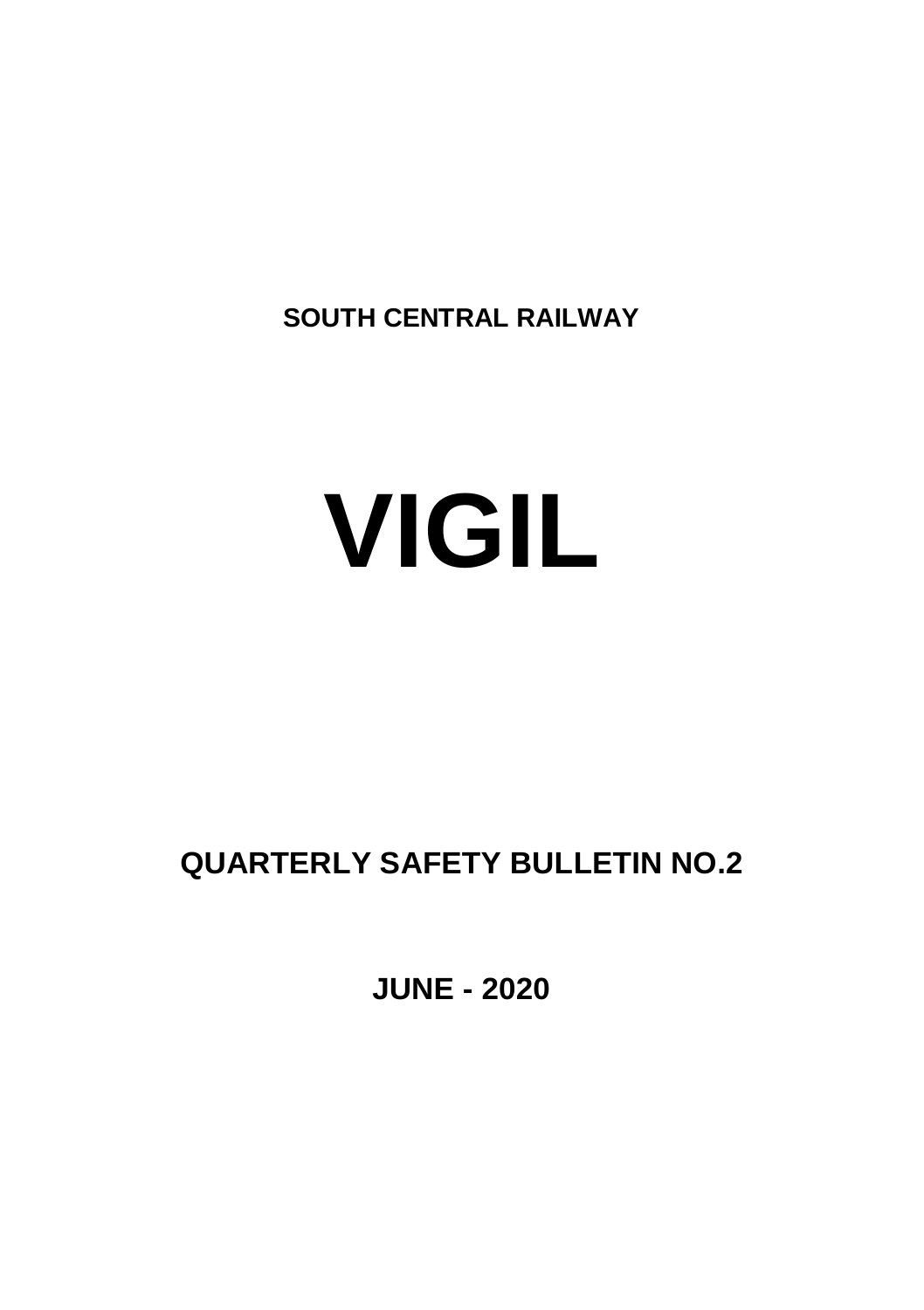## **INDEX**

| SI.<br><b>No</b> | <b>Section</b> | <b>Subject</b>                                | Page No.  |
|------------------|----------------|-----------------------------------------------|-----------|
| 1                | A              | <b>Extracts of RB letters</b>                 | $1 - 4$   |
| $\overline{2}$   | В              | Important rules                               | $5 - 7$   |
| 3                | C              | Latest amendments                             | $8 - 8$   |
| 4                | D              | Checklist-<br>Traction<br><b>Distribution</b> | $9 - 11$  |
| 5                | E.             | <b>Accident cases</b>                         | $12 - 20$ |
| 6                | F              | Test your knowledge                           | $21 - 22$ |
| 7                | G              | Safety drives                                 | $23 - 23$ |
| 8                | н              | <b>Accident statistics</b>                    | $24 - 24$ |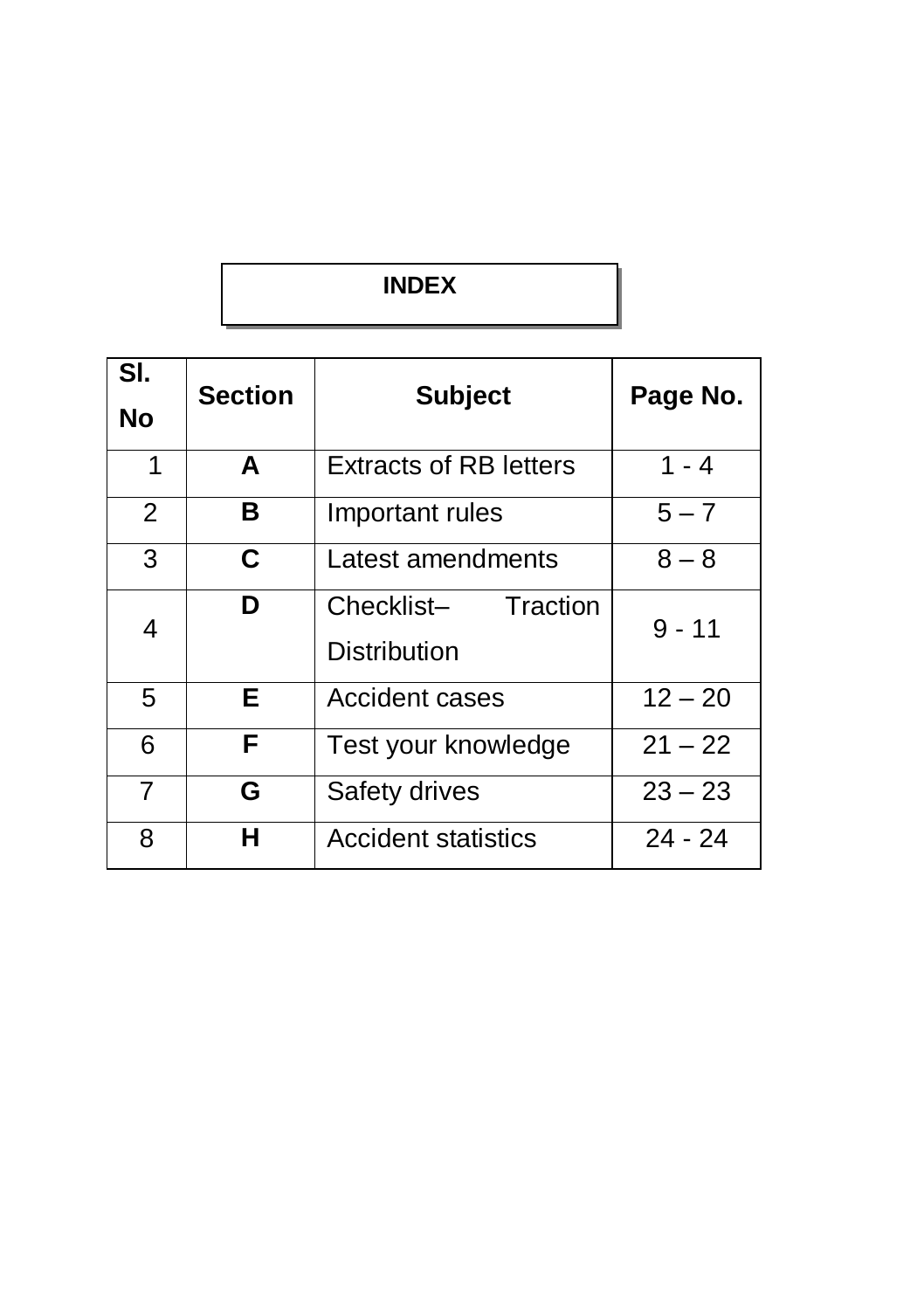My dear Railway men

- $\triangleright$  In the first quarter of this financial year 2020-21, there was one consequential train accident, 3 other than consequential train accidents on this Railway when compared to two and 2 respectively in the previous financial year for the same period i.e. April to June.
- $\triangleright$  Number of indicative accidents has decreased to one when compared to 3 in the 2019-20 first quarter.
- $\triangleright$  The number of Yard Accidents has decreased from 15 during first quarter of 2019-20 to 12 during first quarter of 2020-21.
- $\triangleright$  For the month of April, there three derailments and one SPAD case.
- $\triangleright$  For the month of May, there six derailments and one miscellaneous.
- $\triangleright$  For the month of June, there 6 derailments and one UMLC accident.

I hope that this booklet which contains important RB letters that are helpful in updating the knowledge of all field Officials, contribute for understanding the details of accidents, test your knowledge with key statistics etc.,

> (M.RAVINDRANATH REDDY) PRINCIPAL CHIEF SAFETY OFFICER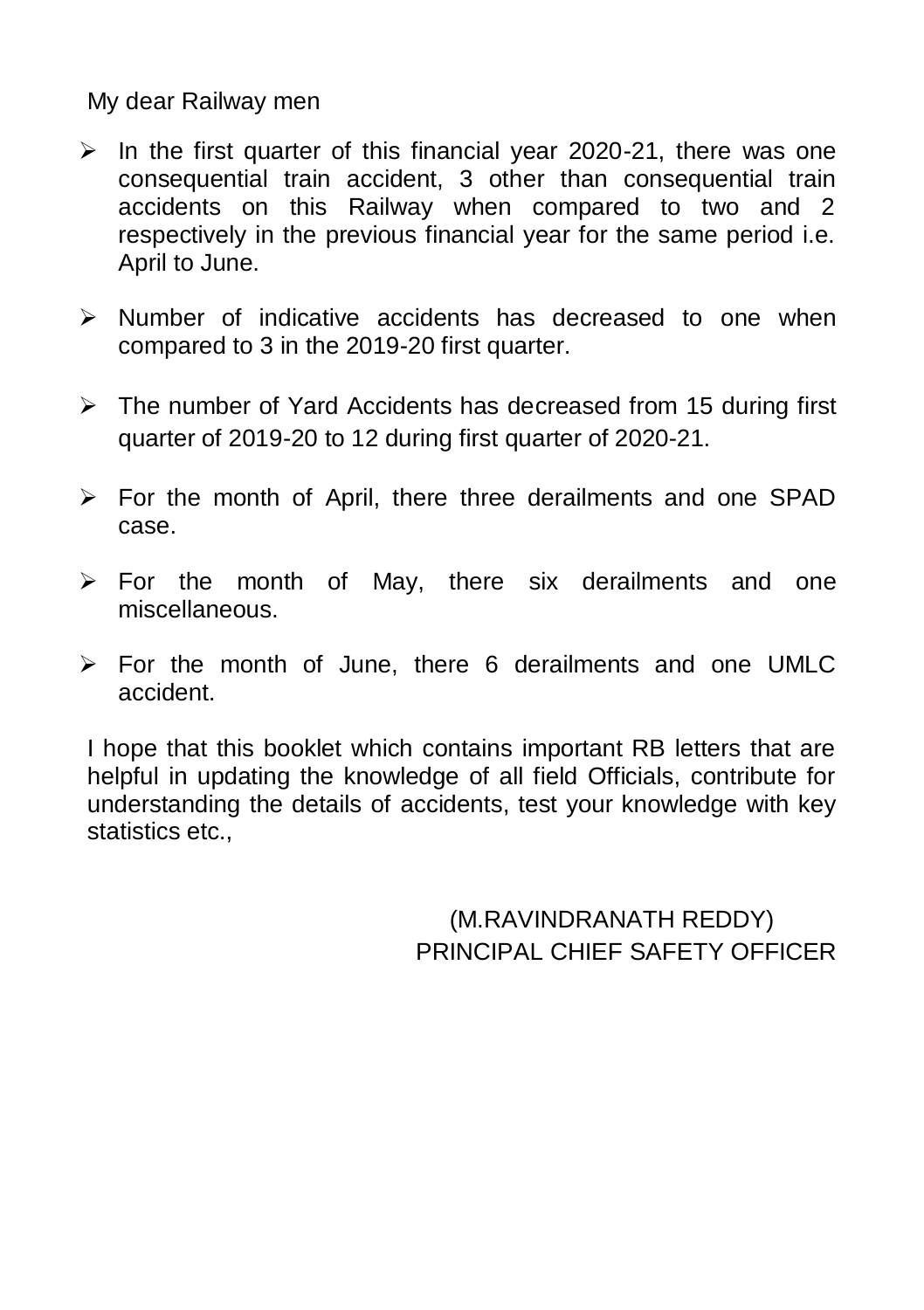#### **RAILWAY BOARD BOARD BOARD LETTERS Section "A" KNOWLEDGE Extracts of Railway Board letters**

No.2020/Safety/DM/6114 New Delhi dated 24.04.2020

Sub: Refresher and other safety courses for running category staff.

Ref: This office letter of even number dated 29.03.2020.

As per letter under reference, Refresher and other safety courses for running category staff, due in the month of March and April, 2020 were deferred and were to be covered in courses to be organised from May, 2020 onwards.

Keeping in view the situation of Covid 19, it is likely that the social distancing norms and other measures to contain spread of Covid 19 will remain in force even beyond the extended lockdown period of 03.05.2020. In such a situation, it may be difficult to organise the refresher and other safety courses for running category staff, This may lead to a huge backlog -43f Refresher and other safety courses, which is not desirable.

In view of the above, it has been decided by Board that immediate steps may be taken by the railways to start online refresher and other safety courses for running category staff. Practical portion of the courses that require personal exposure to equipments, tools etc. which may not be possible to cover presently, may be deferred for the time being, or, wherever feasible, organised appropriately keeping the local situation in view. In case the practical portion of the training is deferred, the same may be imparted at the earliest convenient date by organising special batches for such staff. In case of some staff not having the requisite facilities for taking online classes, action as deemed fit to cover such staff may be taken at the zonal level to impart them training.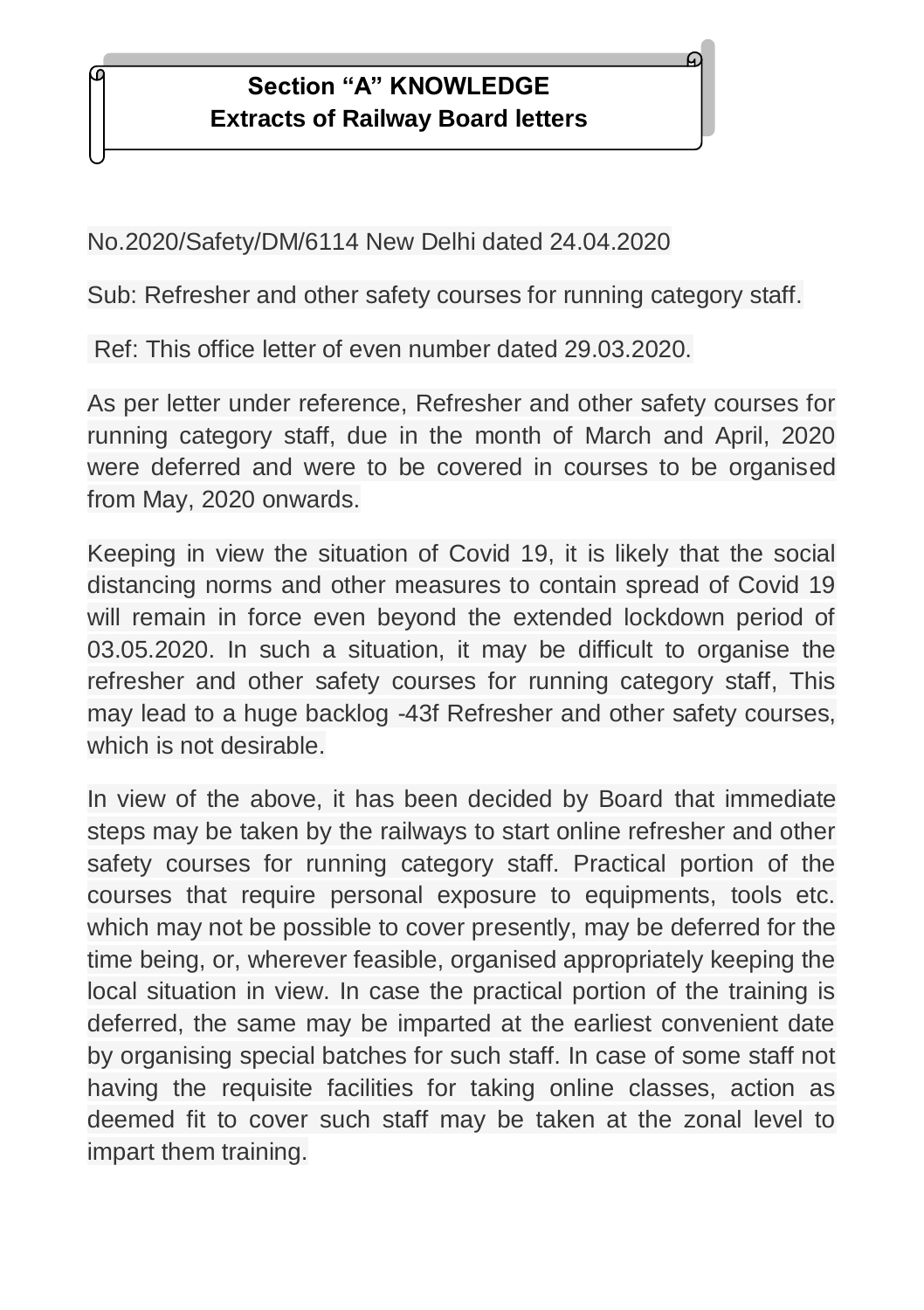Efforts may, however, be made to start the regular class room courses at the earliest and ensure that all running staff are given the refresher and other safety courses as per laid down norms. Staff who are already overdue or will be due by 30.04.2020 for such courses, need to be covered in a maximum time period of 2 months i.e. by 30- June-2020. Further any staff falling due in May & June 2020 but not being covered due to any limitations should be covered latest by 31- July-2020.

This issues with the approval of MS, MTR and MT.

(DUMPY GARG) Executive DirectoriSafety(M) Railway Board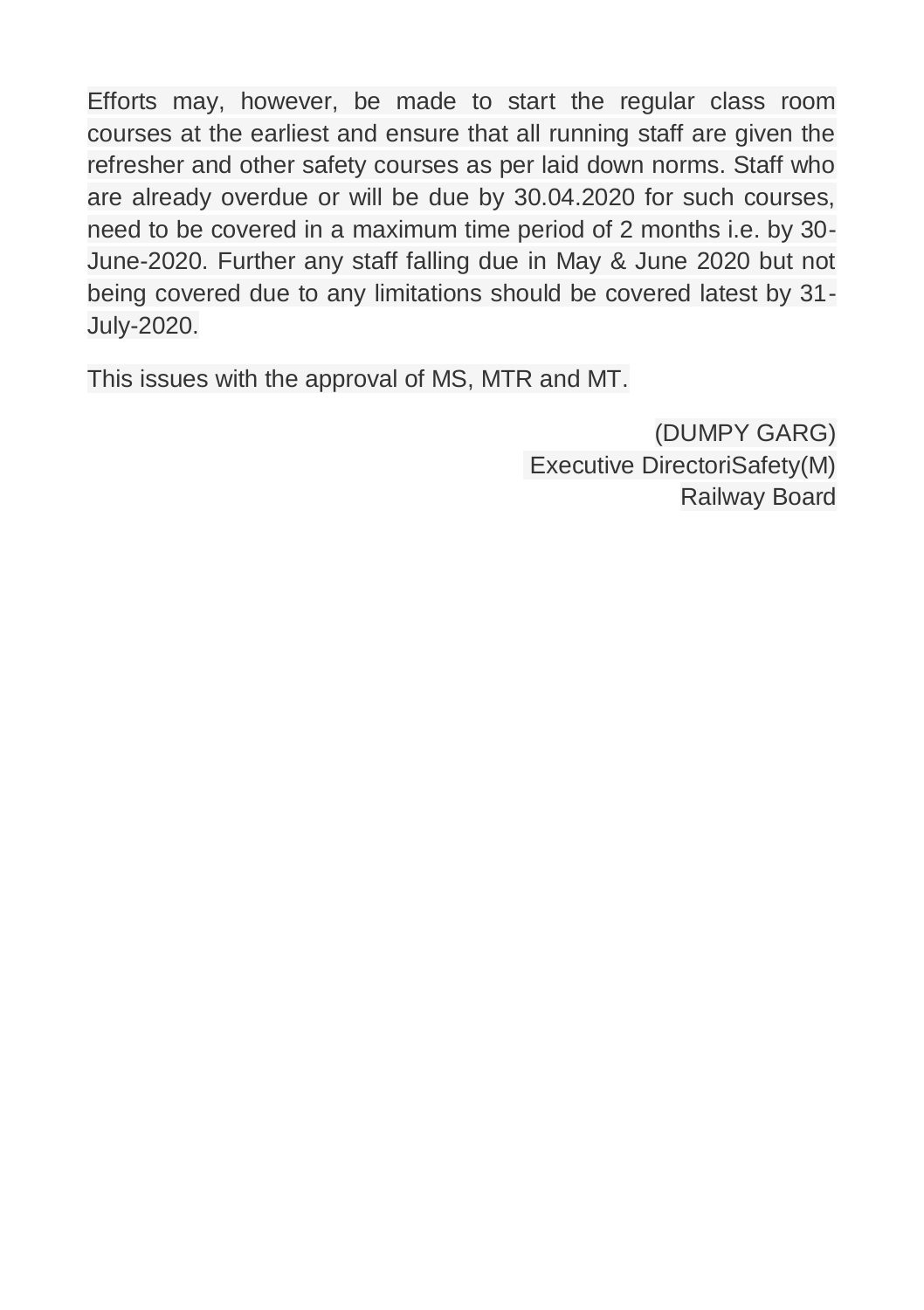## **National Directives for COVID-19 Management**

I. Face coverings: Wearing of face cover is compulsory in public places; in workplaces; and during transport.

2. Social distancing: Individuals must maintain a minimum distance of 6 feet (2 gaz ki doori) in public places. Shops will ensure physical distancing among customers and will not allow more than 5 persons at one time.

3. Gatherings: Large public gatherings/ congregations continue to remain prohibited. Marriage related gatherings: Number of guests not to exceed 50. Funeral/ last rites related gatherings : Number of persons not to exceed 20.

4. Spitting in public places will be punishable with fine, as may be prescribed by the State/ UT local authority in accordance with its laws, rules or regulations.

5. Consumption of liquor, pawn, gutka, tobacco etc. in public places is prohibited.

## **Additional directives for Work Places**

6. Work from home (WFH): As far as possible the practice of WFH should be followed.

7. Staggering of work/ business hours will be followed in offices, work places, shops, markets and industrial & commercial establishments.

8. Screening & hygiene: Provision for thermal scanning, hand wash and sanitizer will be made at all entry and exit points and common areas.

9. Frequent sanitization of entire workplace, common facilities and all points which come into human contact e.g. door handles etc., will be ensured, including between shifts.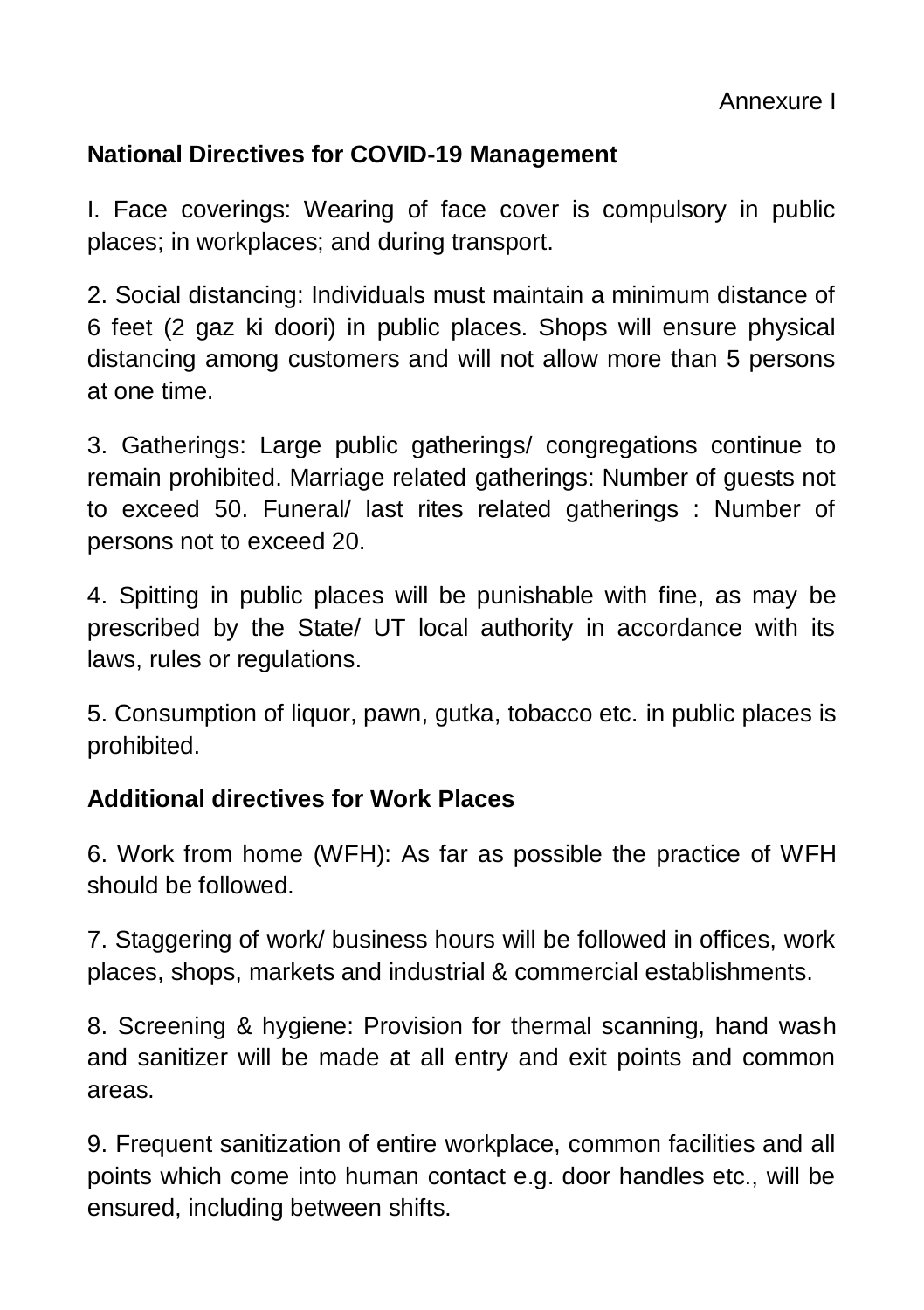10. Social distancing: All persons in charge of work places will ensure adequate distance between workers, adequate gaps between shifts, staggering the lunch breaks of staff, etc.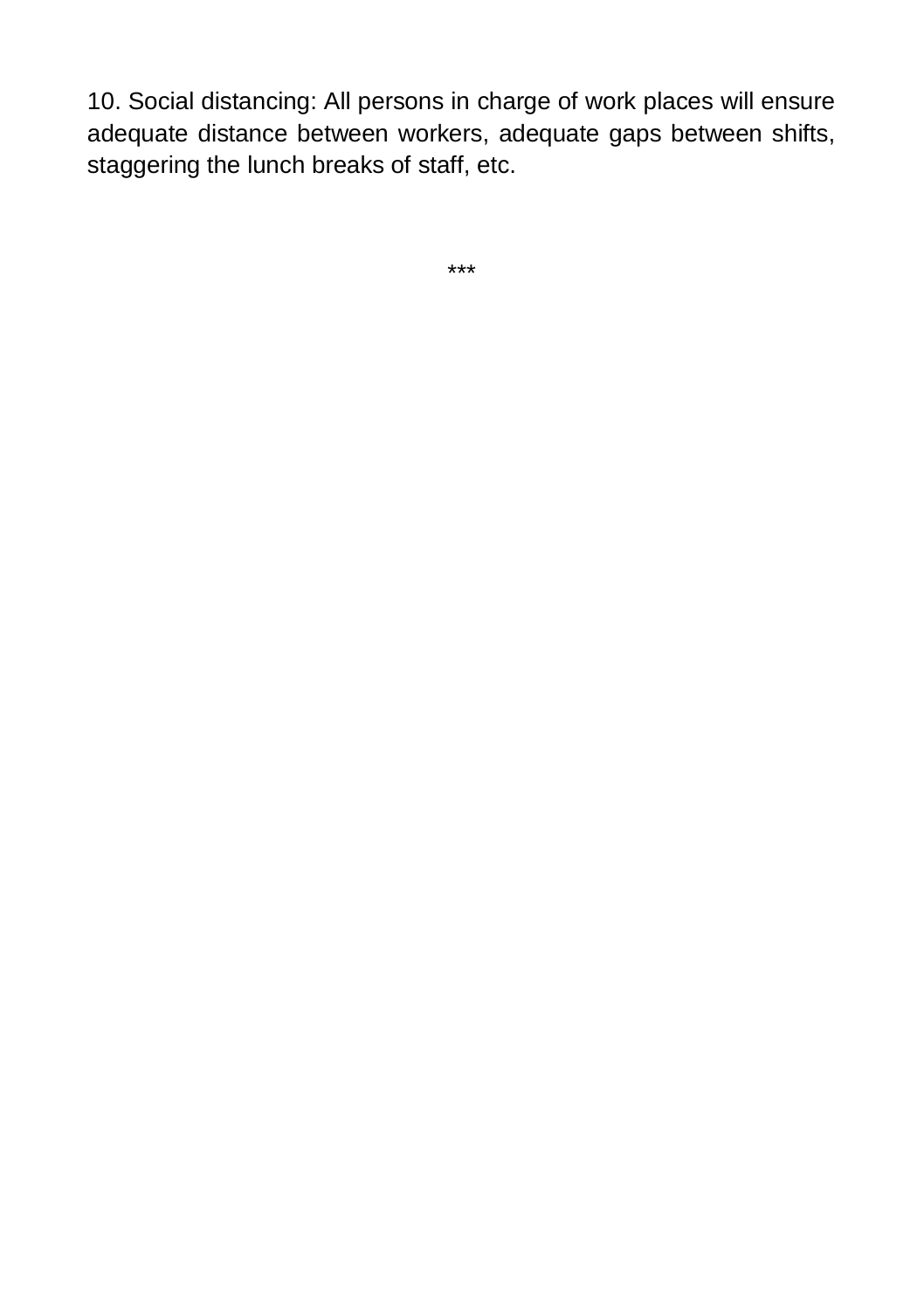

**4.17 Responsibility of Station Master regarding tail board or tail lamp of passing trains.––**

**(1) The Station Master shall see that the last vehicle of every train passing through his station is provided with a tail board or tail lamp or such other device in accordance with the provisions of Rule. 4.16.**

**(2) If a train passes the station without such indication to show that it is complete, the Station Master shall-**

**(a) immediately advise the station in advance to stop the train to see that the defect is remedied and to advise whether or not the train is complete,**

**(b) meanwhile withhold the closing of the block section to ensure that no train is allowed to enter the block section from the station in rear, and**

**(c) unless the station in advance has advised that the train is complete, neither consider the block section in rear as clear nor close it.**

**(3) Where in a section, a block proving axle counter or continuous track circuiting between block stations and complete track circuiting of station section excluding non-running lines of the receiving station is installed and is functioning and there is a clear indication of clearance of block section as well as complete arrival of the train as per indication given, if a train passes a station without conforming to the provisions of subclause (1) above, the Station Master shall still advise the station in advance to stop the train to see that the defect is remedied and he need not withhold closing of block section in rear as prescribed in clause (b) and (c) of sub-rule (2) in such cases.**

S.R.4.17.1. For detailed procedure see Block Working Manual.

2. On single line/double line/twin single line/multiple line sections when a Station Master observes that a train has passed without tail lamp/tail board, should send 'train passed without tail board/tail lamp' (bell code) signal to station in advance and 'train divided signal' to station in rear and shall not close the block section. He shall also take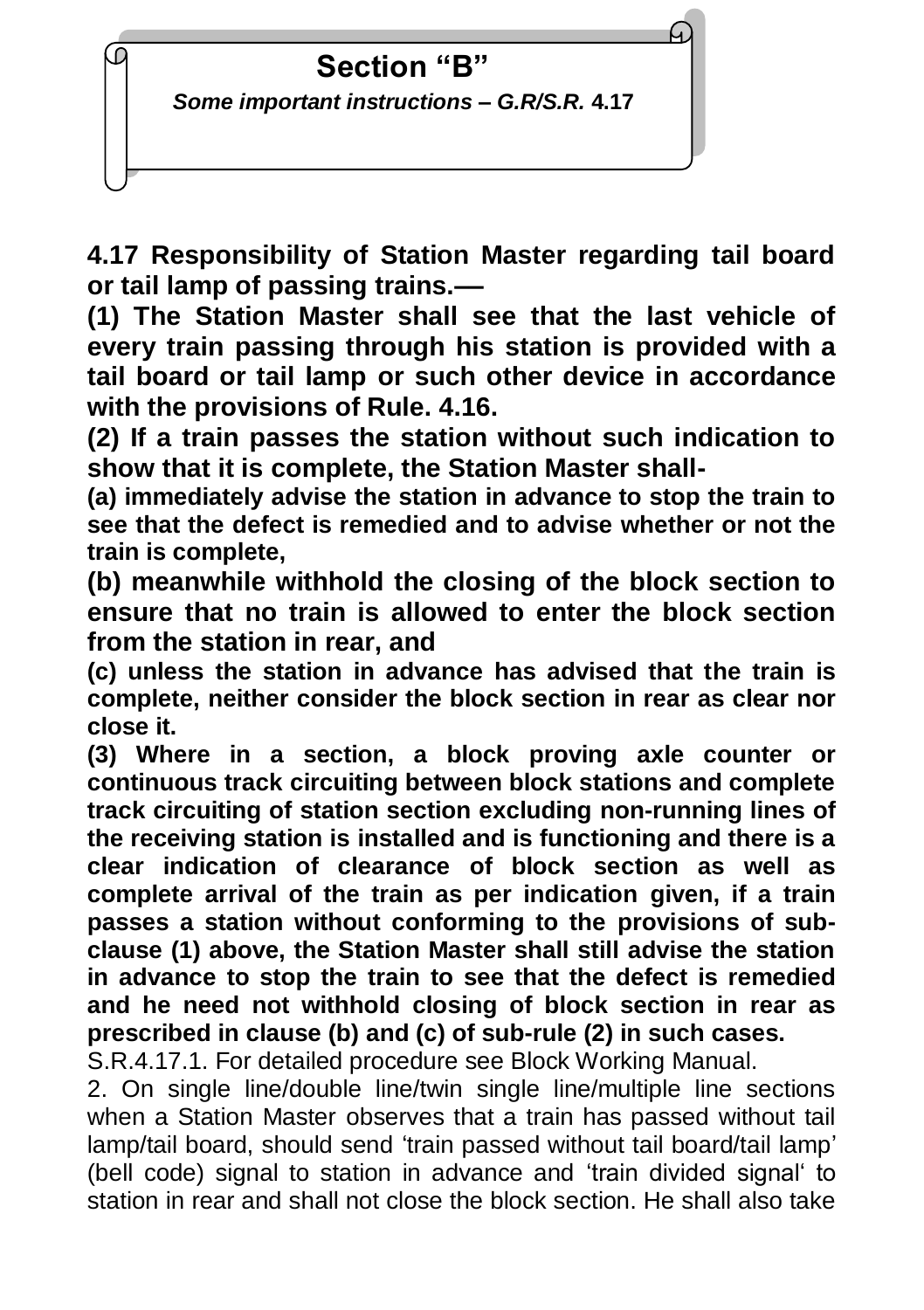the following precautions to avoid any possible collision in midsection.

2.1. Stop all trains from entering the said block section on adjacent line/lines by putting back all dispatch signals to 'on' and/or by showing Stop hand signal and alert the crew by placing

detonators.

2.2. Issue a Caution Order to the Loco Pilot and Guard advising the circumstances and to proceed cautiously and be prepared to stop short of any obstruction.

2.3. Advise the Station Master of the station in rear to issue a similar Caution Order to the train which may enter block section on adjacent line/lines from the other end.

2.4. In case if a train has already entered block section on adjacent line/lines, the Station Master shall–

2.4.1. advise the Gateman in section to stop the train and inform Loco Pilot and Guard of the circumstances and/or

2.4.2. keep IBS, if any at 'on' and advise Loco Pilot of the circumstances when he contacts on IB phone and

2.4.3. inform TPC in case of electrified section to switch off OHE power supply and advise Loco Pilot of the circumstances when he contacts on emergency phone.

Note: However, at those stations where block proving axle counters or continuous track circuiting between block stations and complete station section, excluding non-running lines of the receiving station, is provided and is functioning and there is a clear indication of clearance of block section as well as complete arrival of train, the divided train bell codes signal i.e. 6 pause 3 need not be given to the station in rear and SM shall not withhold closing of block section in rear, and the precautions mentioned above under 2.1 to 2.4.3 need not be observed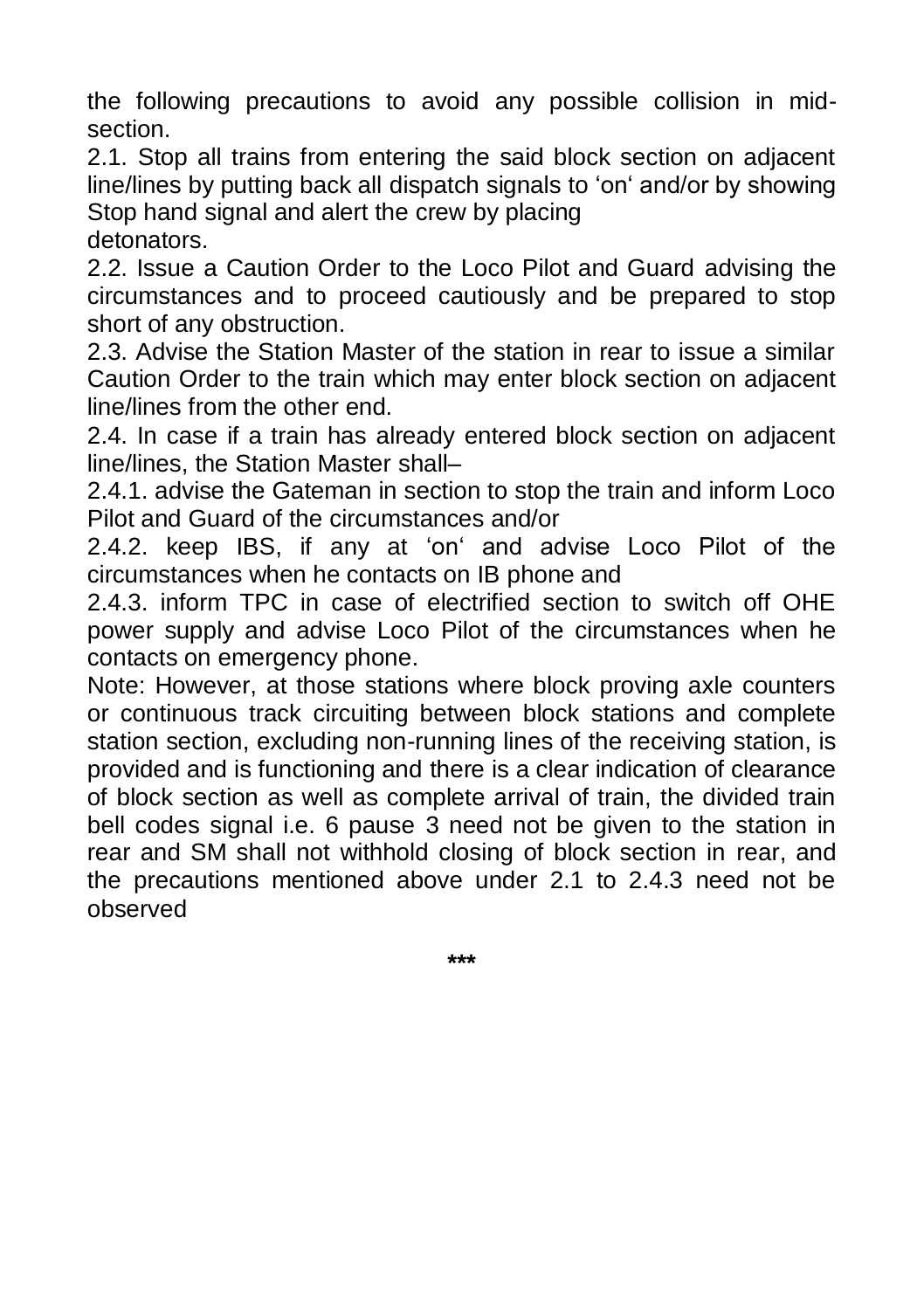# **Section "C" Latest Amendments**

፴

Nil \*\*\*

മ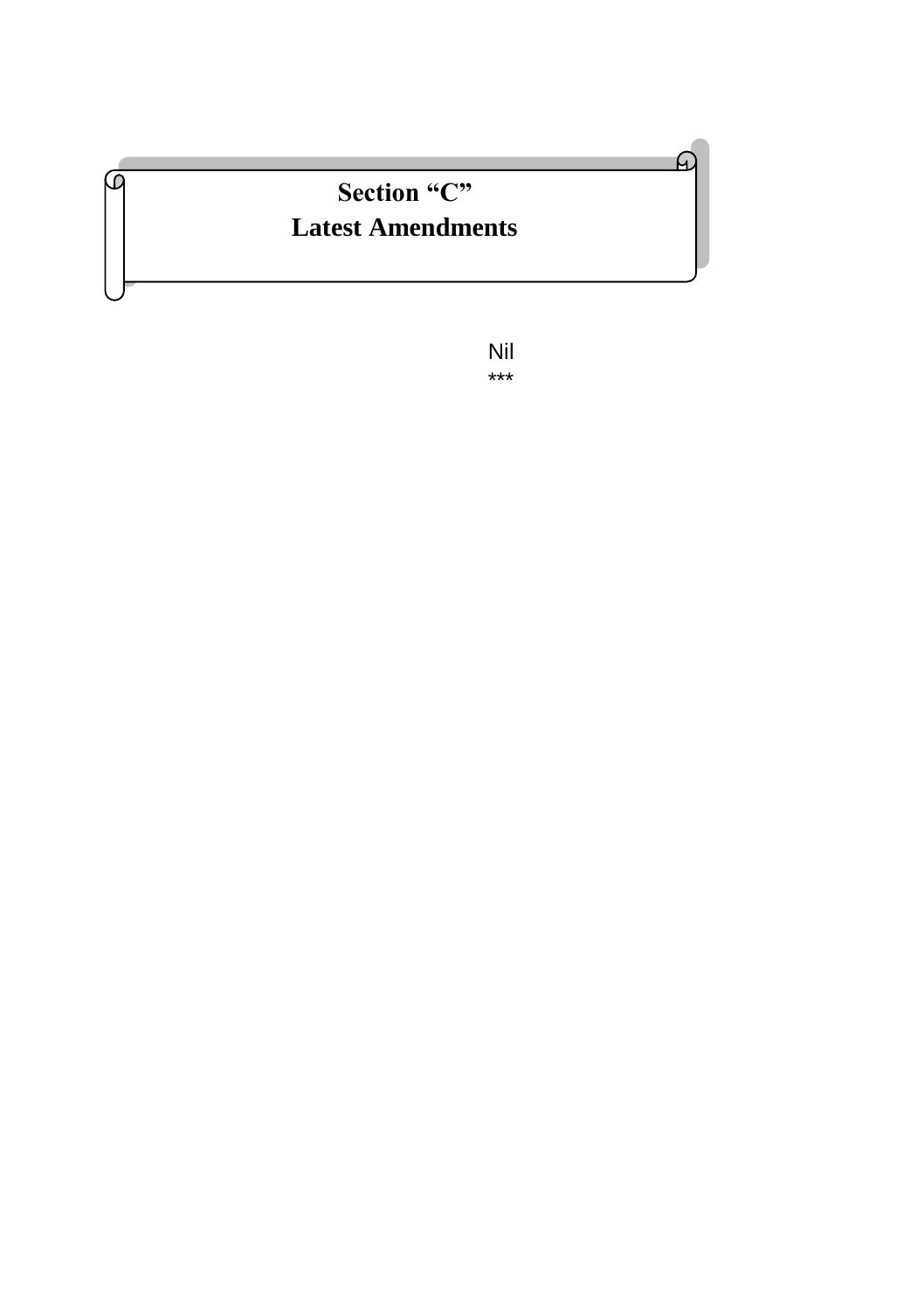#### **Section "D"**

## **Checklist - TRACTION DISTRIBUTION**

Electrical Department 1.0 TRACTION DISTRIBUTION

1.1 STATIONS:

- (i) SWR with latest correction slips.
- (ii) Display of Traction working Diagram and it's correctness at SM's Room and Cabins.
- (iii) Traction Key Board and Key Register for it's proper maintenance and proper entries of Keys taken for isolator operation by Station staff or OHE staff is to be ensured.
- (iv) Knowledge of Traction working of SM/ASM on duty.
- (v) Validity of the Competency Certificate of SM/ASM for isolator operation.
- (vi) i) Operation of CLS panel switches and
	- ii) availability of A.T. stand by supply.
- (vii)Proper earthing of all metallic structures in the vicinity of the OHE at stations, such as ROB/FOB, Water tanks and Platform shelters etc.
- (viii) Proper connection and availability of structure bonds.
- (ix) Presence of caution and warning boards at either end of platform sheds, at Booking window and on the OHE structure of platform and anti-climbing devices where ATs are provided.
- (x) Check Horizontal clearance minimum of 2.36 m for overline structures from Central line of the track to the face of the structure and vertical clearance of OHE from the bottom most point of ROB/FOB or any other over line structure for a minimum of 0.37 m.
- (xi) Check for any flash marks on the underside of bridge structure.
- (xii)Check that the prescribed height of contact wire is available under overline structure.
- (xiii) Check that smoke screens are properly secured and have adequate clearances from OHE.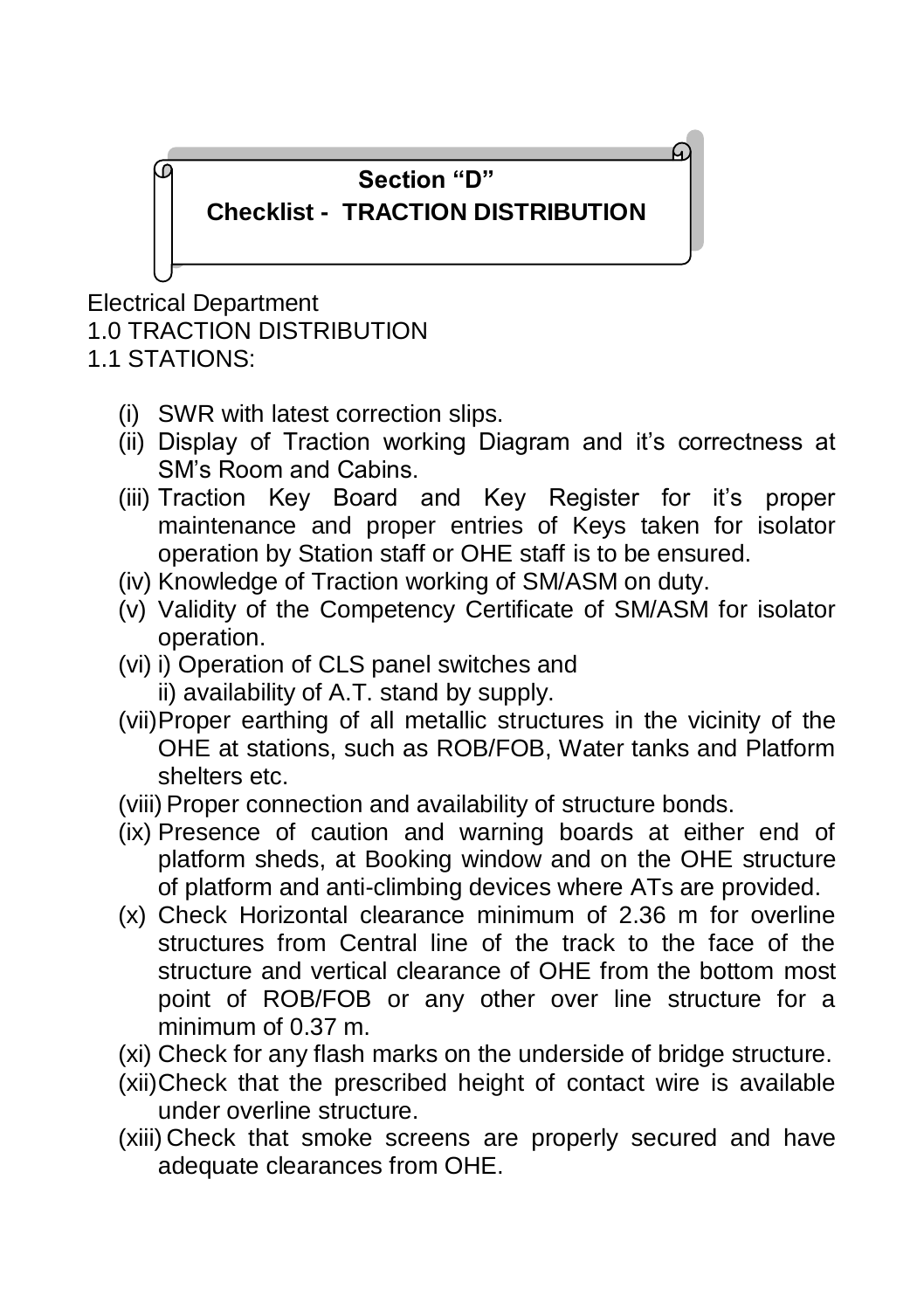- (xiv)No live portion of OHE should be available over platforms. Check the same.
- (xv) Check implantation of masts/portal uptights provided on the platforms. It should be minimum 4.75 m.
- (xvi)Check protective screens on FOB/ROB.
- (xvii) Check respiration charts and first aid box in ASM's Office.
- (xviii) Check E. C. Phone sockets at important locations.
- (xix)Check availability of staff warning boards in the offices of ASM and TXR office etc.,
- (xx) Check whether any person is travelling on the roof of coaches/wagons.
- (xxi)Precautions to be taken in case of emergency:
	- a) When an OHE snaps cordoning of area around the conductors should be imposed.
	- b) Advise the TPC/OHE depot for clearing the OHE obstruction.
	- c) Necessary precautions to be taken by SM/ASM for trains movement.
	- d) Working of TPC phone

1.2 ENROUTE:

- (i) Any obstructions including tree branches in the way of free movement of Pantograph and trains.
- (ii) Tilting of masts especially on high bank and masts with sand core foundations.
- (iii) Check excessive sagging or hogging of contact Wire.
- (iv) Any OHE wires or equipments in hanging position.
- (v) ISOLATORS:
	- i) Check locking arrangements.
	- ii) Correct alignment of blade tip in the fixed pole contact jaw correct matching and alignment of arcing horns.
	- iii) Bird's Nests.
	- iv) Flashed/Damaged Insulators
- 1.3 LEVEL CROSSING:
	- (i) Structural soundness of Height Gauges at level crossings.
	- (ii) Check height and gradient of contact wire. (By OHE staff only).
	- (iii)Check the road level marking on height gauge and actual road level and clearance of height gauge (Maximum: 4.67 m).
	- (iv) Check the availability of 25 KV caution board on the height gauge.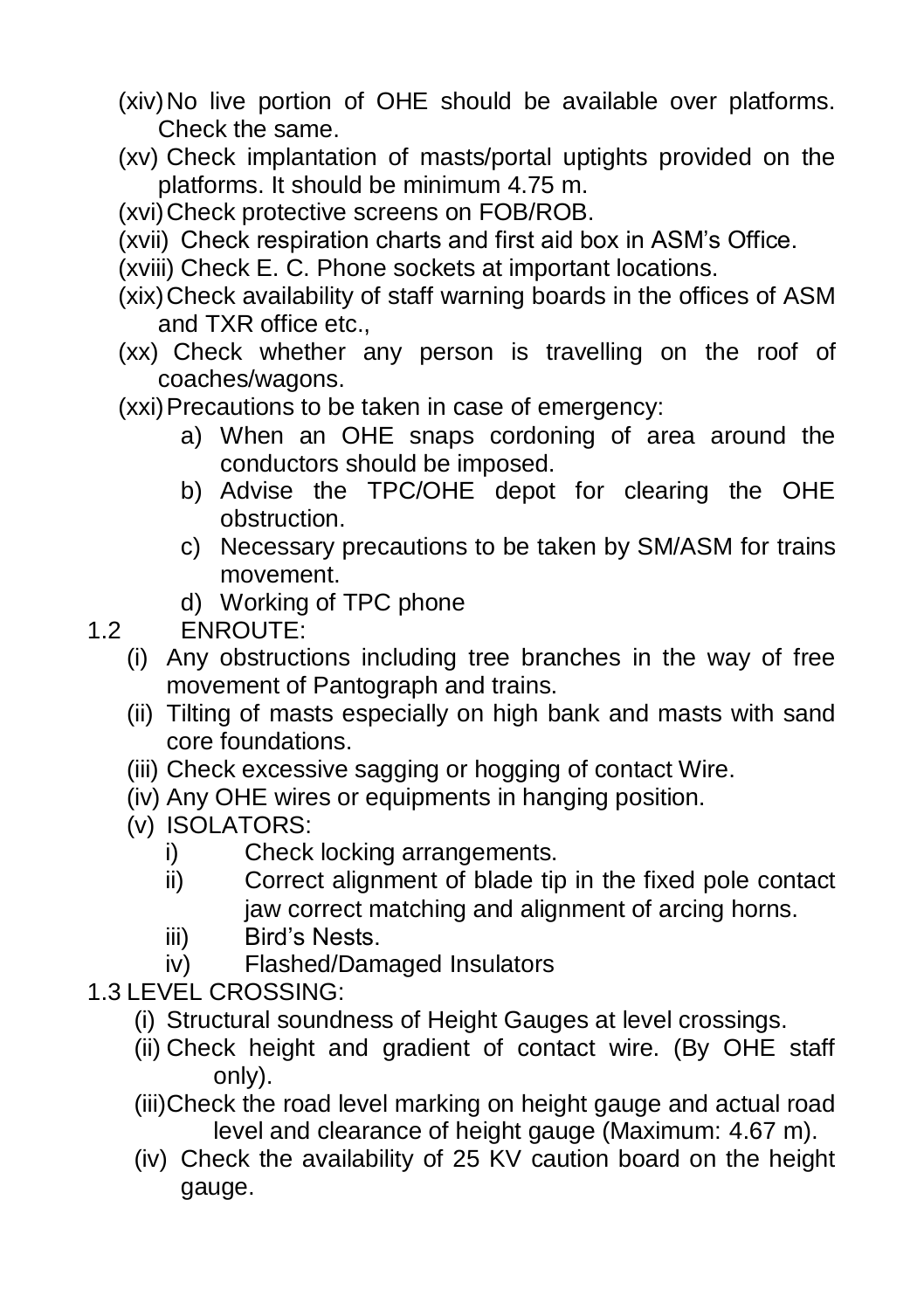(v) Check the soundness of inter rail bond at LC gate.

(vi) Check the availability of proper earthing of lifting barriers.

1.4 GENERAL:

(i) Electrical shock treatment boards exhibited in every OHE depot, equipment room, switching stations, cabin, Inspection Car Shed, Loco Shed, OHE Inspection Car and Wiring train and also in offices of SM, ASM, CYM, AYM and HTXR.

(ii) First Aid Box should be kept at every switching Stations, maintenance depot, in OHE Inspection Car, Break down vehicle and wiring train as well as in Station also.

(iii) Ropes, come-along clamps, tirfor etc., should be tested.

(iv) Ensure earthing before commencement of work for all metallic parts with in the reach.

(v) Each working party shall be protected by at least two independent earthes, one on each side of working party.

(vi) Check availability of restricted clearance boards where the clearance between OHEs of two different E/Sections is less than 2 m.

**\*\*\*\***



**1. Brief of the accident** (Derailment): On 01.04.2020 at 23.30 hrs at Nekkonda Private siding of SC division, Train no. BCN/E rake in FCI siding/NKD on line No.3. , While giving placement, one wagon, 11th from rear, rear trolley derailed on plain track, No obstruction to through traffic.

**Cause of the Accident:** Excess twist in the track. Track maintained by siding authorities.

**Responsibility:** FCI private siding authorities.

**2. Brief of the accident** (Derailment): On 21.04.2020 at 05.45 hrs at Renigunta station of GTL division, At RU yard, while T. No. CHJD BOXNHL entering into road no. 8, four wagons 19th, 20th,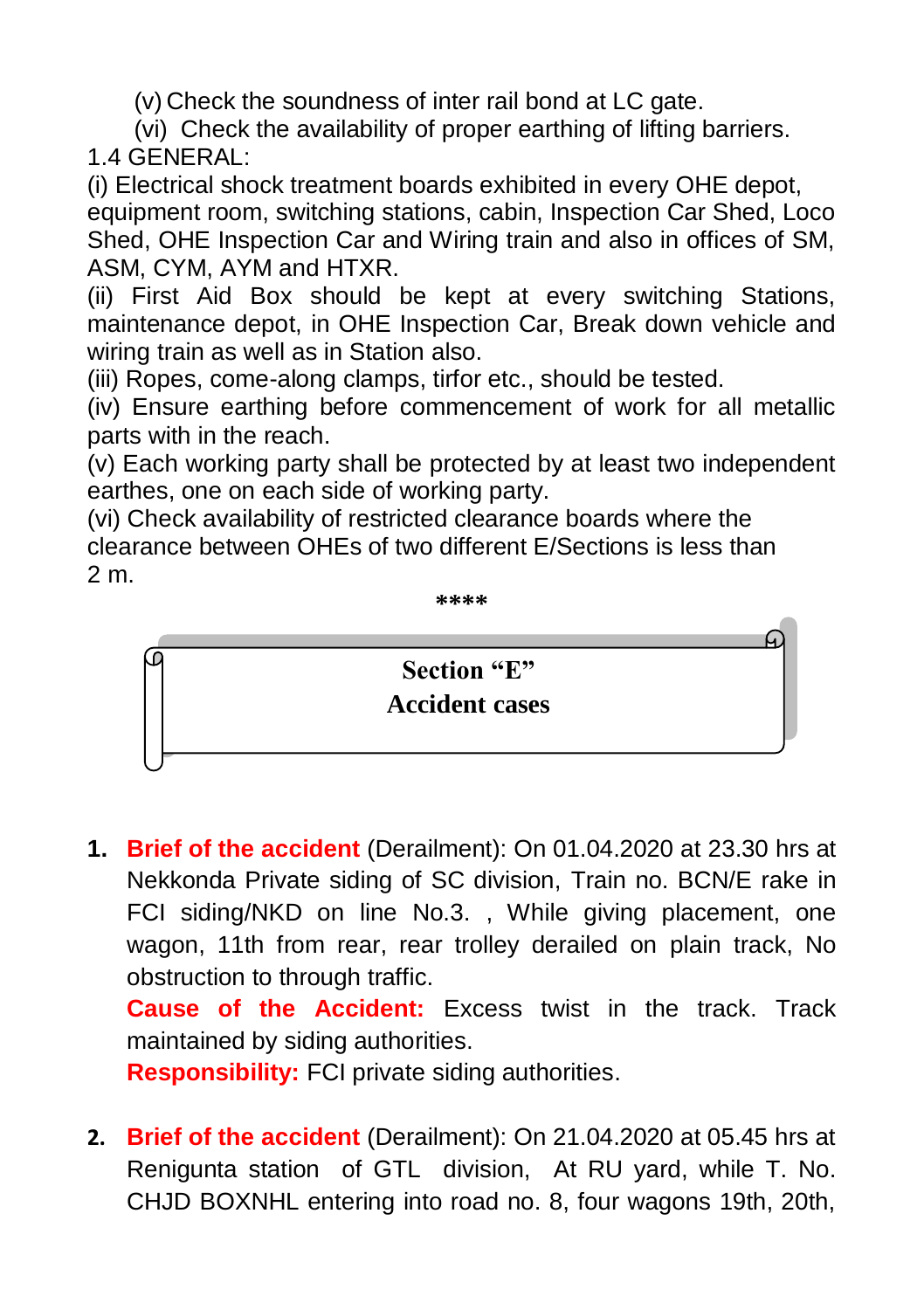22nd and 23rd wagons from TE derailed near point no. 25A. No obstruction to through traffic.

**Cause of the Accident:** Consignment loaded has shifted from its original position and have resulted in sudden derailment.

#### **Responsibility:**

#### **Primary:**. Nil

#### **Secondary: Nil**

**Blameworthy**: The supervisors who have attended the derailment spot not shown any active part in taking Joint Observation Report together. Further, during course of inquiry, it has come to notice that the supervisors are hesitating in supervising and hiding the reasons of derailment. At the accident site supervisors should be proactive and transparent, such that exact cause of derailment may be known and in future such cases may be avoided. Hence, proper guide lines shall be issued in this regard.

**3. Brief of the accident** (Derailment): On 22.04.2020 at 23.50 hrs at JPTN Yard of SC division, while AC LE No. 27740 performing shunting from Road No.2 to Road No.4, Loco front truck front trolley 4 wheels derailed at point No. 107. LP moved his loco without either verbal or written instructions from shunting staff after placement of BCN rake from Goods loop at JPTN yard towards RRPM. No obstruction to through traffic.

**Cause of the Accident:** LP without either verbal or written instructions from shunting staff drawn his loco ahead on to the open trap point No.107DS without ensuring the point position.

## **Responsibility:**

**Primary:**.

**1.** Sri. B.Vasu, LP/GOODS/BZA/SC

**2.** Sri. MD. Muzammil, Sr.ALP/BZA/SC **Secondary:** Sri. M. Srikar, Guard/KZJ/SC

**4. Brief of the accident** (SPAD): On 29.04.2020 at Reddigudem station of GNT division, LP of AC Couple LE while approaching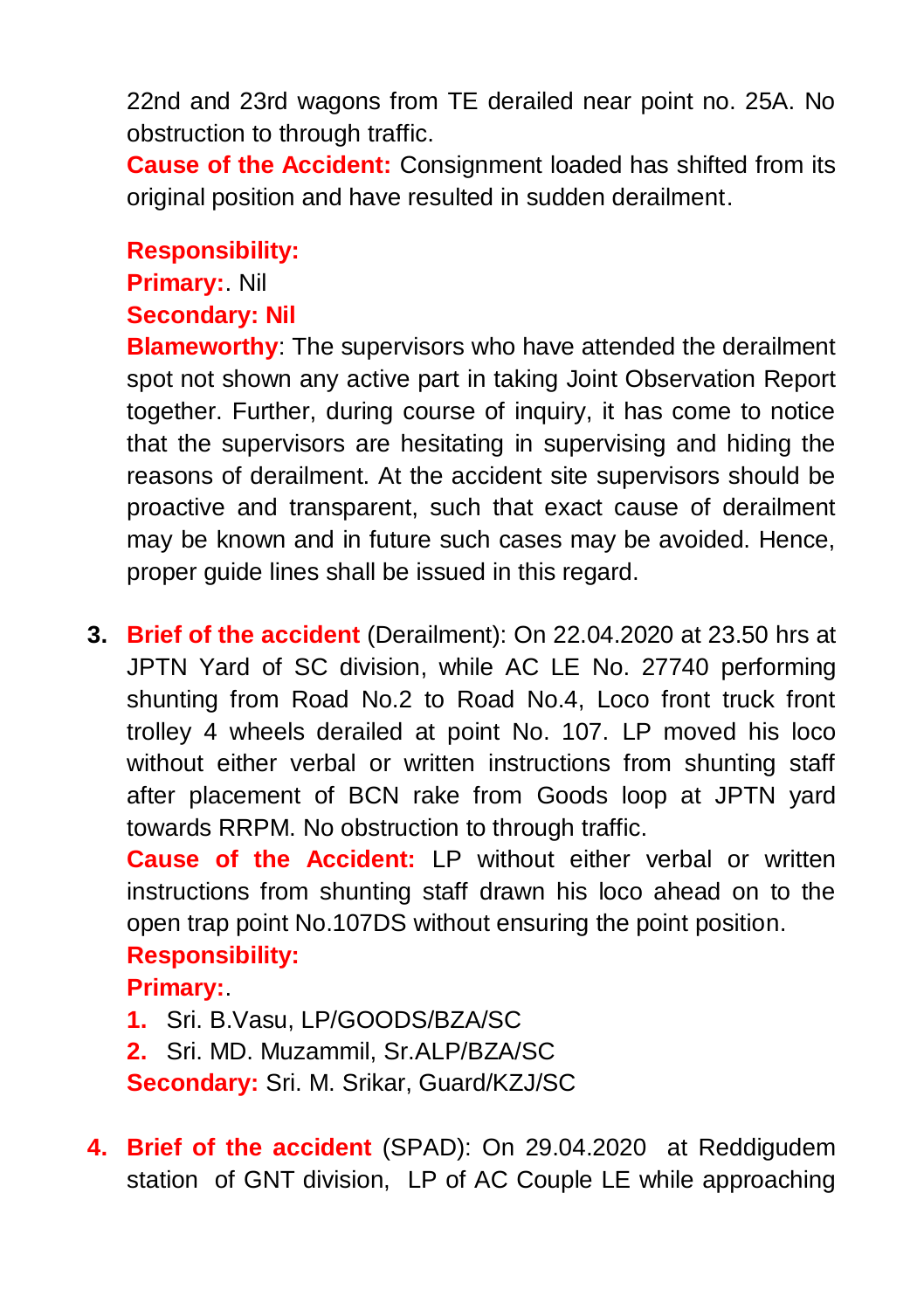DN Home signal S-20 of REM station failed to stop and passed it at ON and stopped after passing 400Mts approximately.

**Cause of the Accident:** Late applications of Loco brakes by LP & ALP since crew were in exhausted condition.

## **Responsibility:**

## **Primary:**.

- **3.** Sri. J.L. Narayana, LP/GOODS/GNT
- **4.** Sri. K. Karthik Kasyap, ALP/GNT

## **Secondary: Nil**

## **Blameworthy**:

- **1.** Sri. S. Srinivasa Rao, nominated Loco inspector for not counselling the loco pilot to avoid SPAD.
- **2.** Sri. P. Minor babu, on duty PRC/GNT for not arranging relief crew and over working
- **3.** Sri. AVL Narasimha Rao, CHC on duty Dy.Controller(Goods) for not planning relief when addition movements are involved.
- **5. Brief of the accident** (Derailment): On 05.05.20 at 12.45 hrs at KZJ marshalling yard, of SC division, while shunting 8 BEN wagons + 13418 loco from M3 to M2 line for placement via point no.25 & 24 NI point and further Point no.22 interlocked point, movement taken towards SC end from M3 line. While backing onto M2 line 5<sup>th</sup> wagon from loco ECOR 311206/46892 front trolley travelled on M4 and got derailed. No obstruction to through traffic.

**Cause of the Accident:** Point No. 24 not set in favour of the movement resulted trail through. point No. 24 and backing over the same.

## **Responsibility:**

**Primary:**. Sri. Md.Umar, Shunting Master/KZJ and Sri. B.Shanker, PM/KZJ for not correct setting of point no. 24 NI **Secondary:** Sri. B.Srinivasa Rao, Sr.shunter/KZJ for ot ensuring the correct setting of point No.24 and performed shunting by seeing shunt signal ahead of Point No.24 which is not protecting Point No.24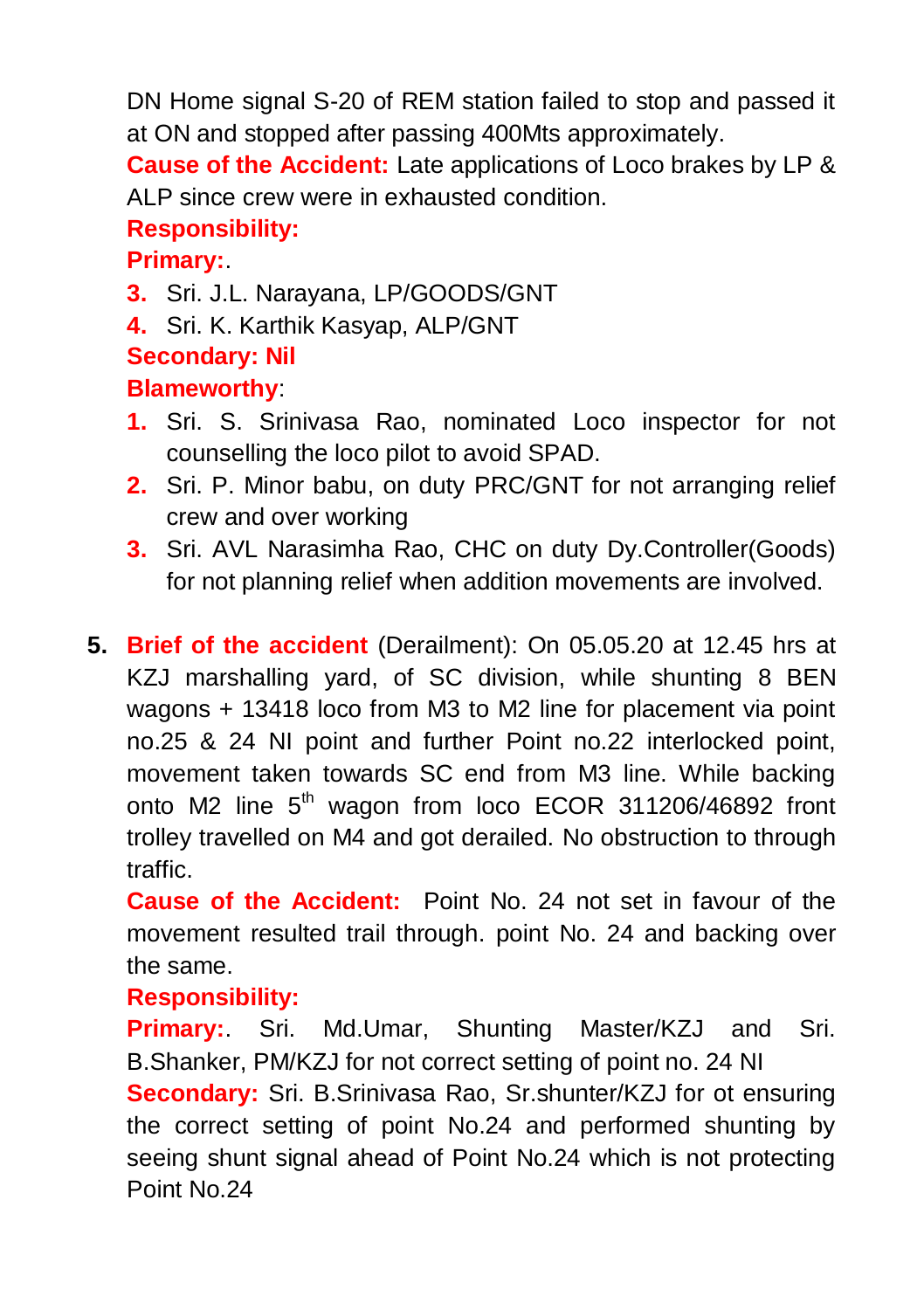**6. Brief of the accident** (Derailment): On 07.05.20 at FCI Private siding CHZ Station of SC division, 42 BCN wagons placed at FCI/CHZ siding at 02.30 hrs for loading of rice on line 3 & 6. Loading completed at 15.00 hrs. At 15.50 hr5s siding hamalis hand shunted one BCNL wagon on Line no.3 which was rolled down and derailed at manual trap point no 5 by one trolley 3 wheels.

**Cause of the Accident:** Siding loading labour hand shunting the wagon to clear the lorry path without securing wagon by wedges/skids leading to rolling down and derailment on open cut point.

**Responsibility:** FCI siding/CHZ authorities.

**7. Brief of the accident (**Un usual incident): On 08.05.2020 at 05.22 hrs between Badnapur - Karmad stations of NED division While T. No. PNV/BTPNE Goods run an unusual incident occurred in which few persons were run over by the train.

**Cause of the Accident:** Negligence of persons reportedly sleeping on the railway track.(Error in working by public near Railway line)

**Responsibility:** No staff

**8. Brief of the accident** (Derailment): On 11.05.2020 at 15.55 hrs at Purna yard of NED division, while performing shunting of Diesel Multi Light Engine (11134+11340) from Platform No.4 to shunting neck-2, leading Loco No. 13134/WDG3A/PA derailed at Point No. 41B..

**Cause of the Accident:** Shunter failed to work from leading loco towards the direction of traffic and he has poor knowledge of PAU yard. He could not judge the distance before the dead end where he had to stop.

**Responsibility:** 

**Primary:**. Sri. Mahesh Kumar, Sr.ALP/PAU **Secondary :** NIL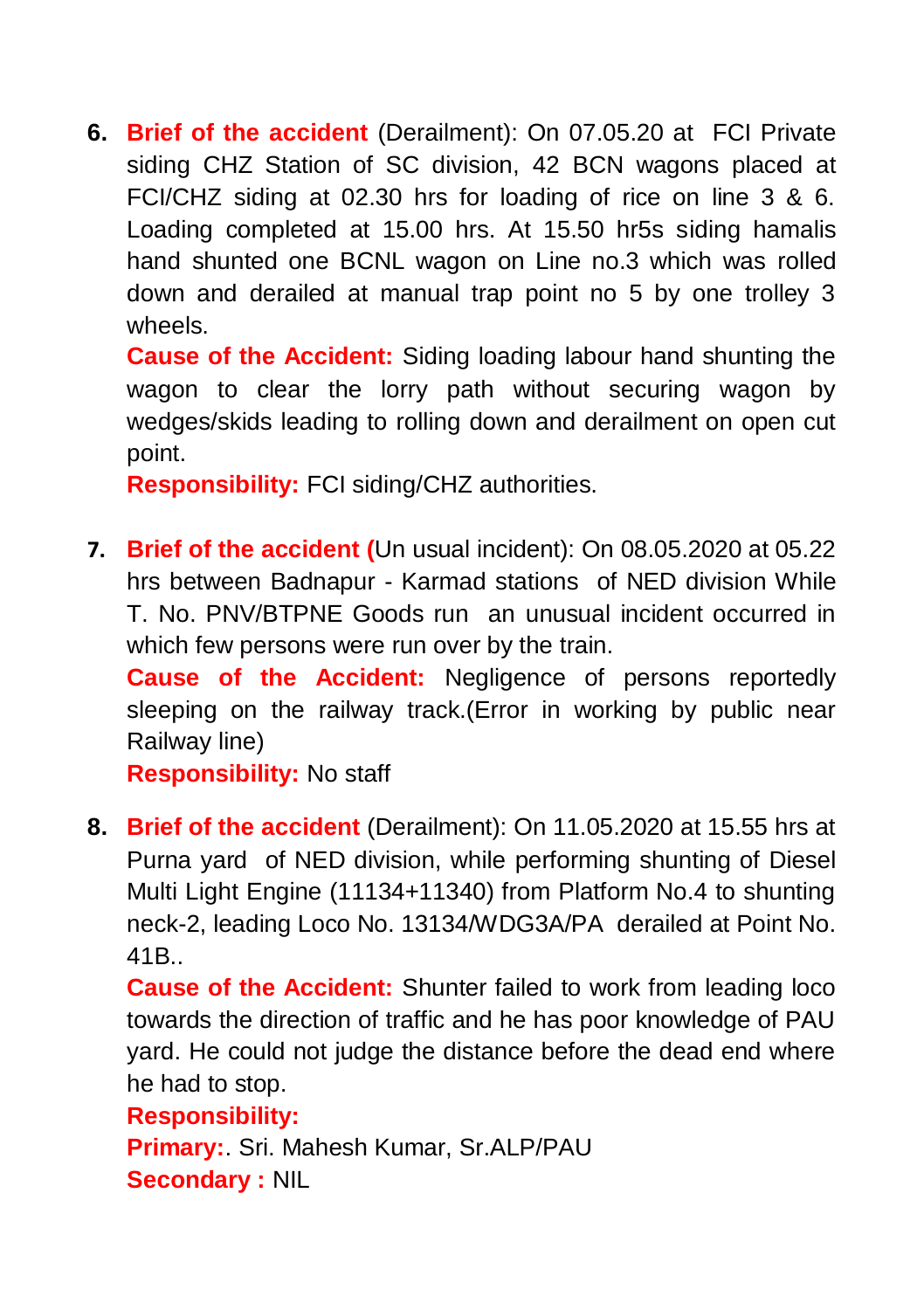#### **Blameworthy:** Sri. C.Jilani Basha, CLI/PAU

**Matters brought to light:** Hindi and "English version of SWR were supplied before commissioning of coupling and kept in Dy.SS office for use of all staff. Shunter is working in PAU yard since last 6 months without going through SWR. And without proper understanding lay out and his nominated CLI did not ensure it.

**9. Brief of the accident** (Derailment): On 16.05.2020 at 15.55 hrs at Purna yard of NED division, After taking over charge by LP of MU LE NO.13039+14566 from ART line , moved Loco towards PBN end without ensuring shunt signal (SH-64) aspect and caused the derailment of front trolley of leading Loco No. 13039/WDG3A/PA at Point No. 41B.and travelled at approximately 28.7 meters from shunt signal..

**Cause of the Accident:** LP failed to observe shunt signal and passed shunt signal at 'ON'.

#### **Responsibility:**

**Primary:**. Sri. Vinary Krishna Singh, GLP/AWB & Sri. Minesh Kumar Mahto, Sr, ALP/AWB

**10. Brief of the accident** (Derailment): On 23.05.2020 at Vanganuru station of GTL division, while DSL Couple LE was being attached to the stable stock of Steel/City BOST, empty wagon next to Train engine derailed..

**Cause of the Accident:** LP presumed that there is distance between loco and the formation and gave bump before attaching to the formation. LP done shunting from trailing Cab.

#### **Responsibility:**

**Primary:**. Sri. Jaya Ramudu, LP/GY and Sri. Y.P.R.Prasad Sr.ALP/GY

**Secondary :** Sri. Mukesh Mallik, Pointsman/VRN

**Blameworthy:** Sri. T. Jayaramulu/Goods Guard/GY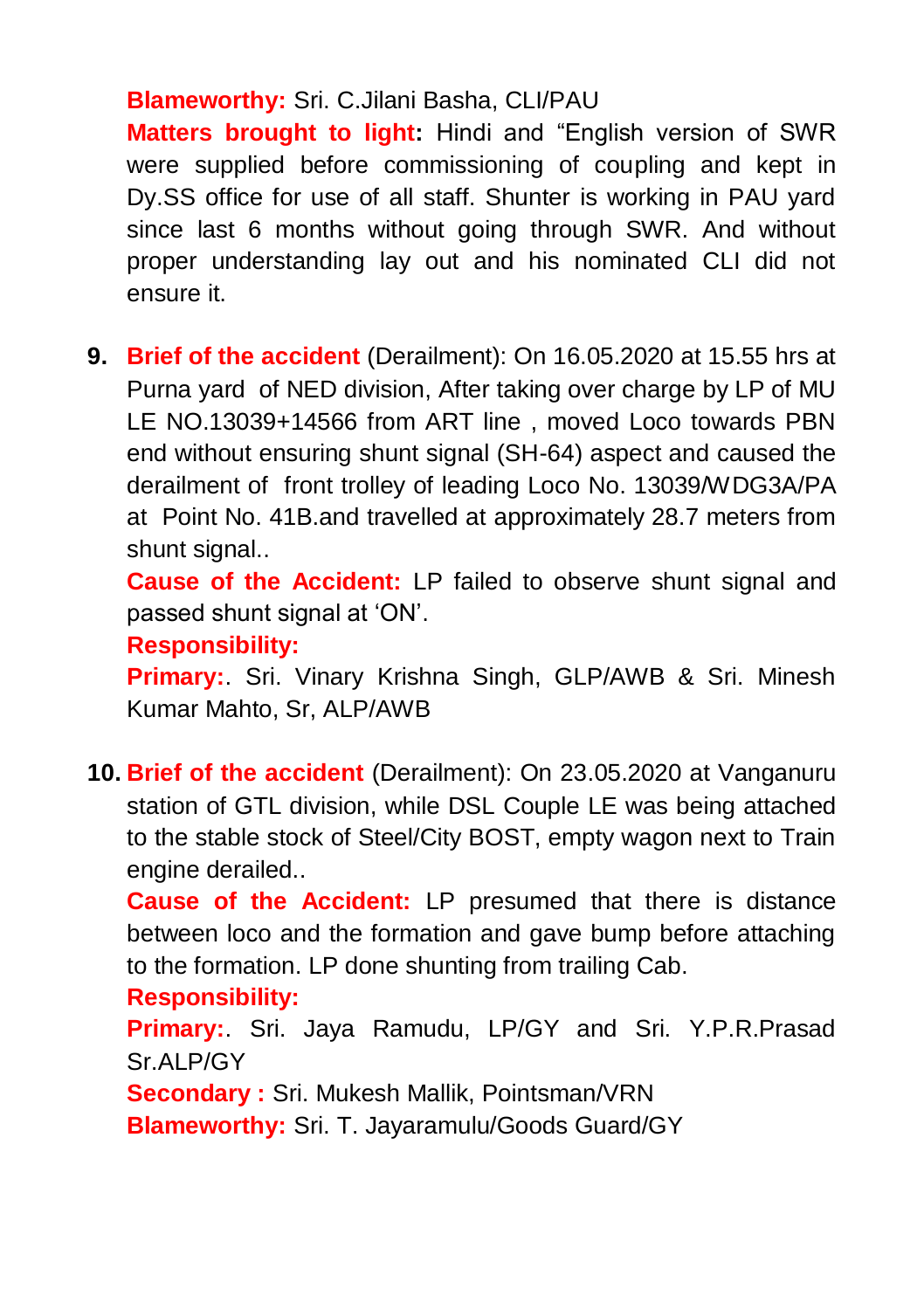**11. Brief of the accident** (Derailment): On 23.05.2020 at Nagireddipalli of GNT division, a power/traffic block was permitted with a Tower Car at NRDP yard from 15.00 hrs to 16.00 hrs. while giving movement to Tower Car from Track machine siding to second loop. Tower car derailed at Point No.14A.

**Cause of the Accident:** Tower Car driver had driven from rear cabin and passed without any PHS from pointsman and did not observe the condition of Point No.14A which was in open position, **Responsibility:** 

**Primary:**. Sri. T. Krishna Kishore, LP/G **Secondary :** NIL **Blameworthy**

- 1. Sri. K. Narendra, SM/NRDP
- 2. Sri. B. Anwar Sing, SSE/TRD/MRGA
- **12. Brief of the Accident** (Derailment): On 01.06.2020 at about 20.05 hrs. at KTPS/BDCR siding of SC division, while pushing back for unloading the formation at tippler, one wagon derailed by leading trolley all wheels at hand operated point no.32. No obstruction to through traffic.

**Cause of the accident:** Improper setting and clamping of Point No. 32 by Siding authorities.

**Responsibility:** KTPS/GLE siding authorities

**13. Brief of the Accident** (Derailment): On 02.06.2020 at about 18.45 hrs. at RJY yard of BZA division, while Steel City BFNS E goods with 43 BFNS and 01 BV rolling into Rd.5, 29th from TE leading trolley and 36th from TE leading trolley derailed at RJY/Yard. No obstruction to through traffic.

**Cause of the accident:** combination of defects such as deviation in parameters of Roling stock and Permanent way.

## **Responsibility:**

## **Primary: NIL**

## **Secondary:**

1. Concerned staff art ROH depot, TAA/CKP division /SER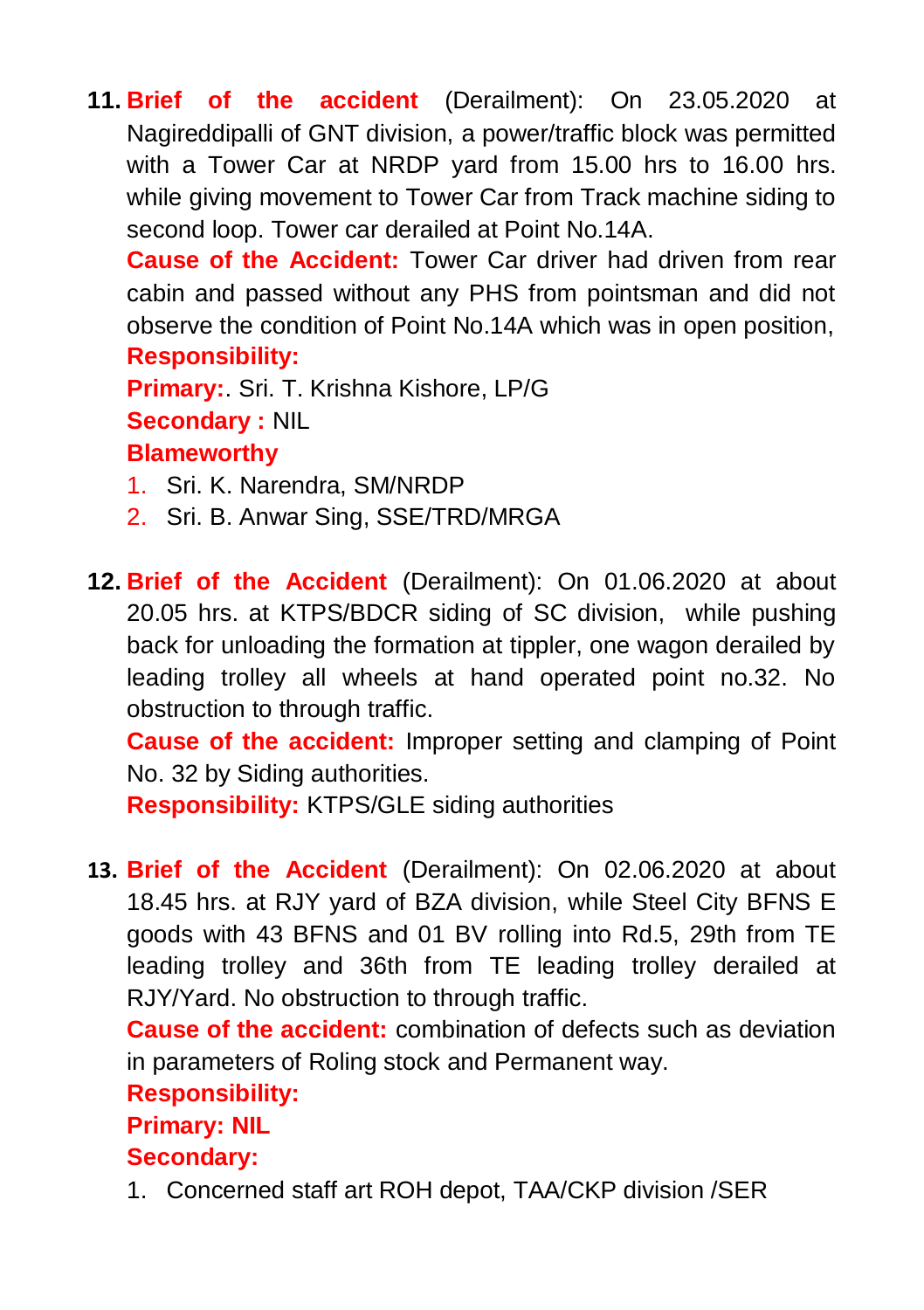- 2. Sri. N. Venugopal, Track Maintainer-I, Mate Unit No:1 under SSE/P.Way/RJY
- **14. Brief of the Accident** (Derailment): On 07.06.2020 at about 04.50 hrs. at CSR/MUGUR private siding of SC division, Train No. Godavari 60 BOBR rake supplied to CSR/MUGR at 23.00 hrs on 06.06.20. Loading started at 00.50 hrs on 07.6.20 on Line No.1. While loading BOBR rake, 57th wagon from TE all wheels derailed under 1st line loading bunker. No obstruction to through traffic.

**Cause of the accident:** Coal heap on the track under the coal loading Bunker which obstructed the wheel movement. **Responsibility:** KCHP/SCCL authorities**.**

- **15. Brief of the accident** (Derailment): On 21.06.2020 at 02.30 hrs at SAIN/NPL Private Siding, of SC division, Train No. CMCN arrived at NPL on R&D line (RD-5) at 23.15 hrs on 19.06.20. The train was stabled at SAIN siding at 00.40 hrs. on 20.06.20, due to another rake unloading at CMCN siding. After clearing of first rake from SAIN siding to CMCN siding during forward movement, 3 BLC wagons  $35<sup>th</sup>$ ,  $36<sup>th</sup>$  and  $37<sup>th</sup>$  derailed. **Cause of the accident: Responsibility:** Track defect **Responsibility:** SAIN/NPL siding authorities
- **16. Brief of the Accident** (Derailment): On 25.06.2020 at about 00.15 hrs. between SDM and TSR stations of BZA division, While T. No. HPOB/BTPN Goods on run between SDM-TNR stations, 5 wagons 44th to 48th from TE derailed and 3 wagons capsized and caught fire on UP Line. Fire was put off by fire brigade at 03.20 Hrs.
	- **Cause of the accident:** Slippage of the side slope of the LH side embankment of the UP line and caving in of the side slopes and formation for a length of 25.0 m at Km. 277/25-23.

**Responsibility:** RVNL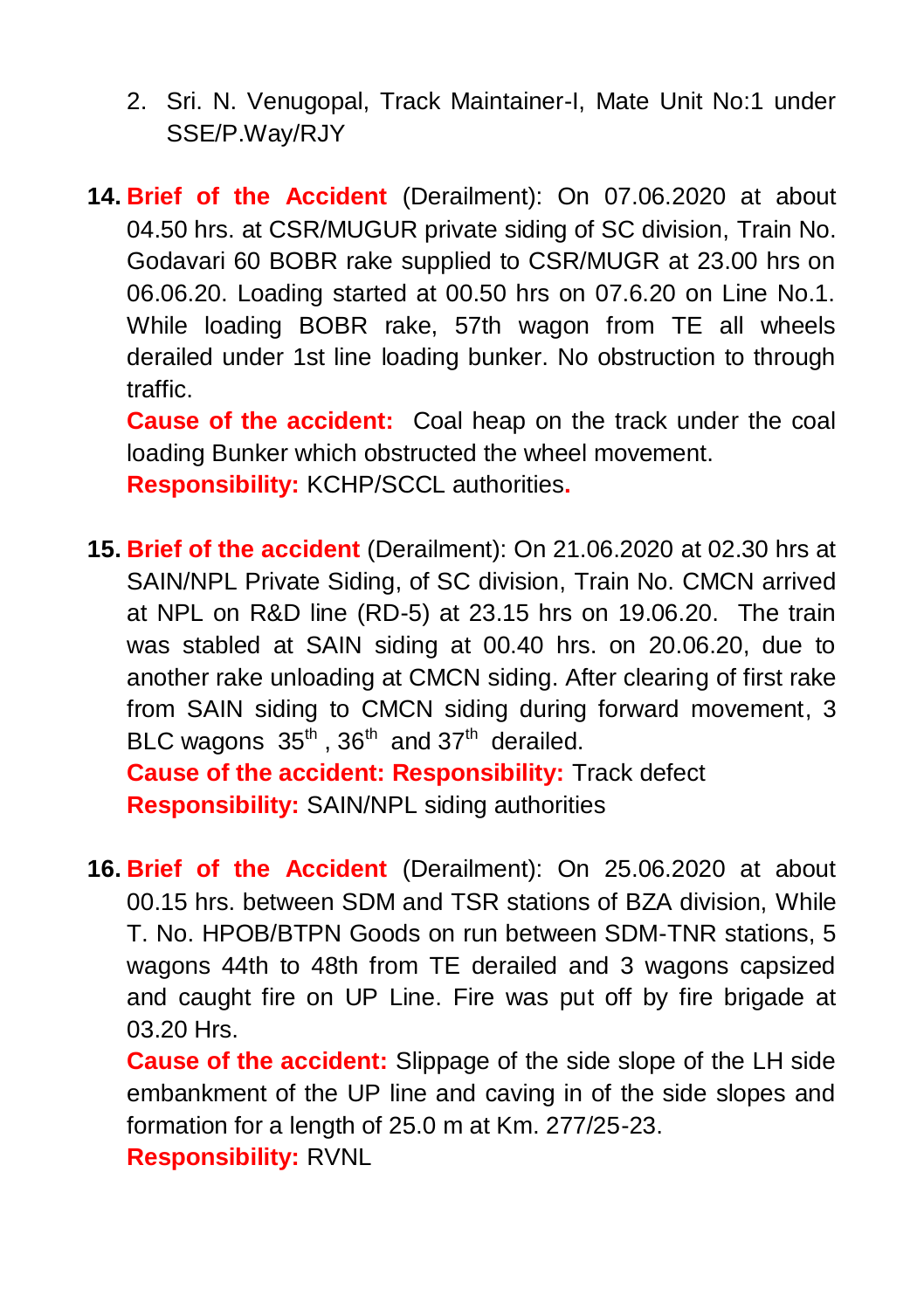**17. Brief of the accident** (Derailment): On 26.06.2020 at 19.15 hrs at KOLR yard of SC division, while pushing back BOBYN E rake from new laid 3rd line to up loop line 4th wagon rear trolley 2 wheels and 5th wagons all wheels from BV derailed on 3rd line. No obstruction to through traffic.

**Cause of the Accident:** Track defect abnormal variation in versine at 02 locations on 3<sup>rd</sup> line track.

#### **Responsibility:**

**Primary: Engineering department** 

**18. Brief of the accident** (Derailment): On 27.06.2020 at 10.20 hrs at MBCY /YA Pvt. Siding of GTL division, while CLE 152752+70621/WDG4/KZJ coming from MBCY to YA station at KM No. BCCL/1/21 Unmanned LC gate No.3 of siding, one car was hit by the loco and stopped. Seriously injured to 2 person. Both of them taken to private hospital.

.**Cause of the Accident:**. Failure of siding authorities to ensure road signing boards, speed breakers and concrete between road and approach of LC.

#### **Responsibility:**

#### **Primary: MBCY siding authorities Secondary:**

- **1.** Sri. Samir Kumar Dwivedi, LP/GOODS/GY
- **2.** Sri. B. Madhu Mahesh, Sr. Goods Guard/GY
- **3.** Sri. D. Venkata sai kiran, ALP/GY

#### **Blameworthy**

- 1. Sri. Mahesh Ravidas, DY.SS/YA
- 2. Sri. A.G Sreepathi, CLI/GY
- 3. Sri. D. Narasimha Reddy, TI/HX.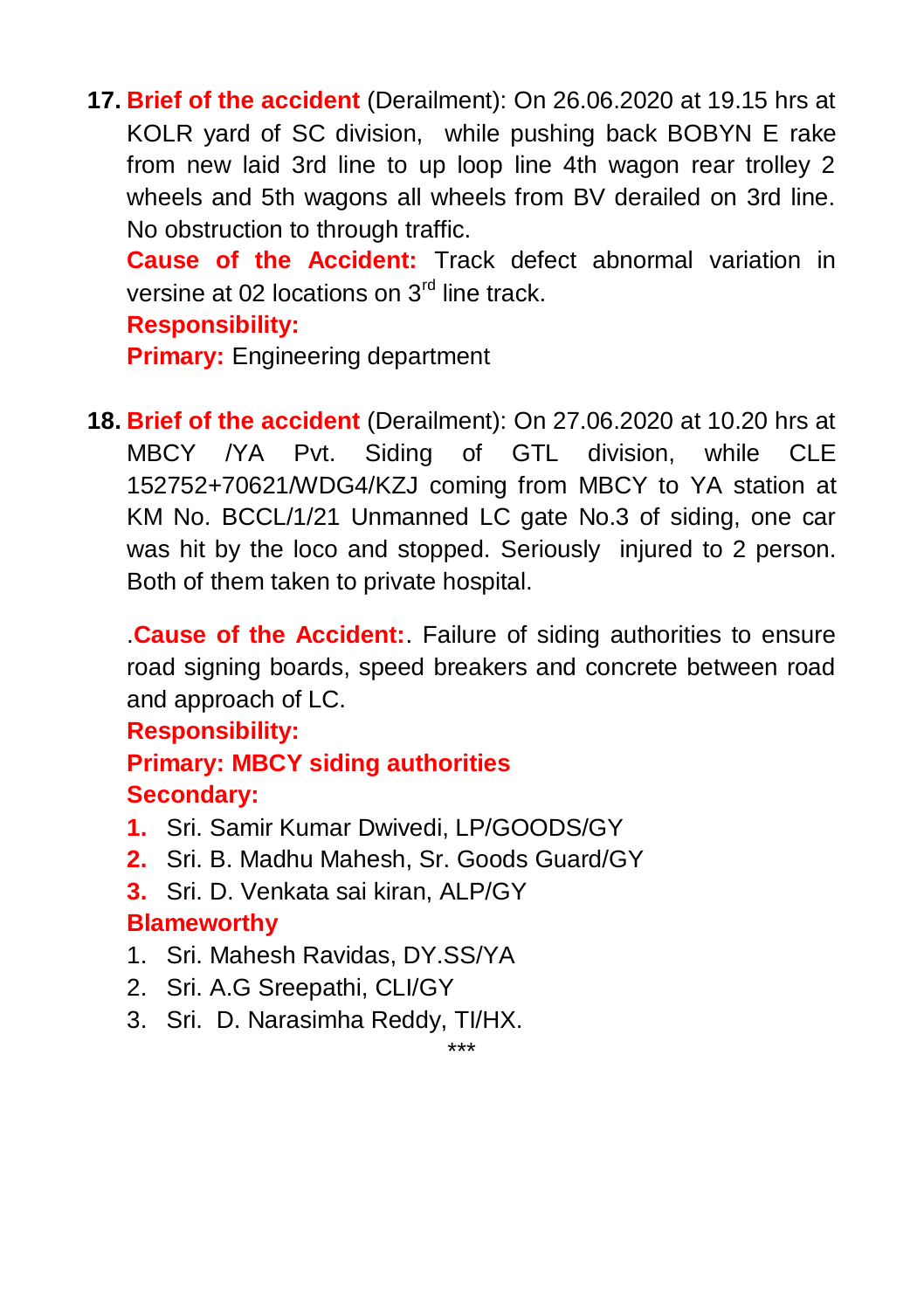## **Section "F" Test Your Knowledge**

- 1. If the speed of the train is increased more than than loco MPS, emergency brake will apply in three phase loco.
- 2. In three phase loco, constant speed control(CSE) will be deactivated automatically if Bp pressure drops (with or without A-9) more than ka/cm $^{2}$
- **3.** When LSS becomes defective on Double Line in Automatic block system \_\_\_\_\_\_\_\_.
- **4.** Motor trolley permit to follow a train/engine/another motor trolley\_\_\_\_\_
- **5.** Primary suspension used in FIAT BOGIE is
- **6.** POH of LHB coach is done in the interval of \_\_\_\_ months.
- **7.** What is CBTC.
- **8.** Maximum range of direct feeding of signals on Double line \_\_\_\_\_\_and on single line
- **9.** Minimum dept of ballast cushion for all routes in case of all doubling/gauge conversion and new line construction works \_\_\_\_\_
- **10.** All sand humps of dead end to be inspected by SSE/P.Way(In-charge) and JE/SSE/P.Way (sectional) by rotation.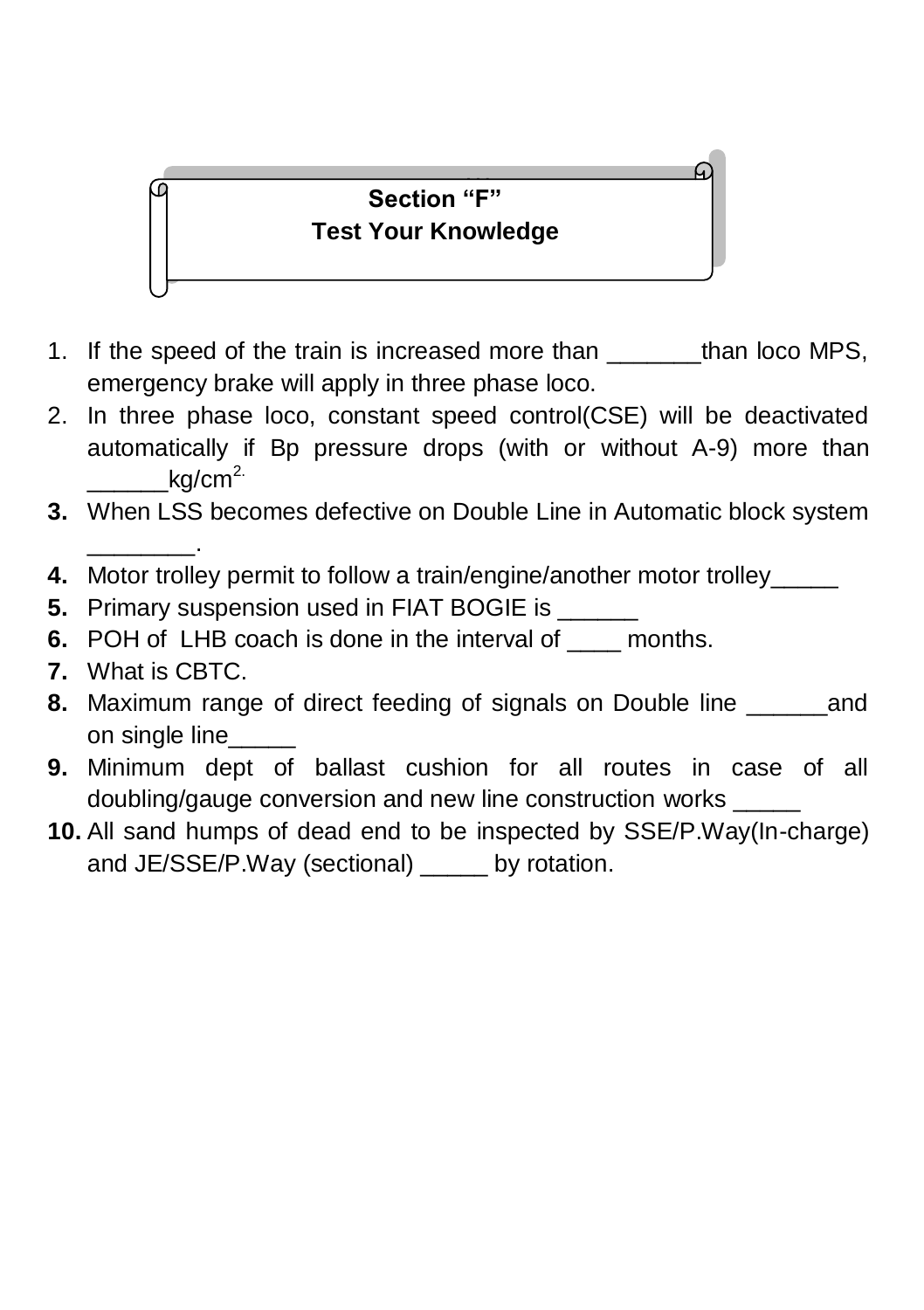- 1. 10%
- 2. 0.25
- 3. **T.369(3b)+CO (10 kmph up to next signal.)**
- 4. **T/1525**
- 5. DOUBLE NEST COIL SPRINGS
- 6. 36 months
- 7. First ever Communication Based Train Control System to improve headway in suburban section of Kolkata Metro has been commissioned in February
- 8. 230 meters, 180 meters
- 9. 350mm
- 10. Once in a month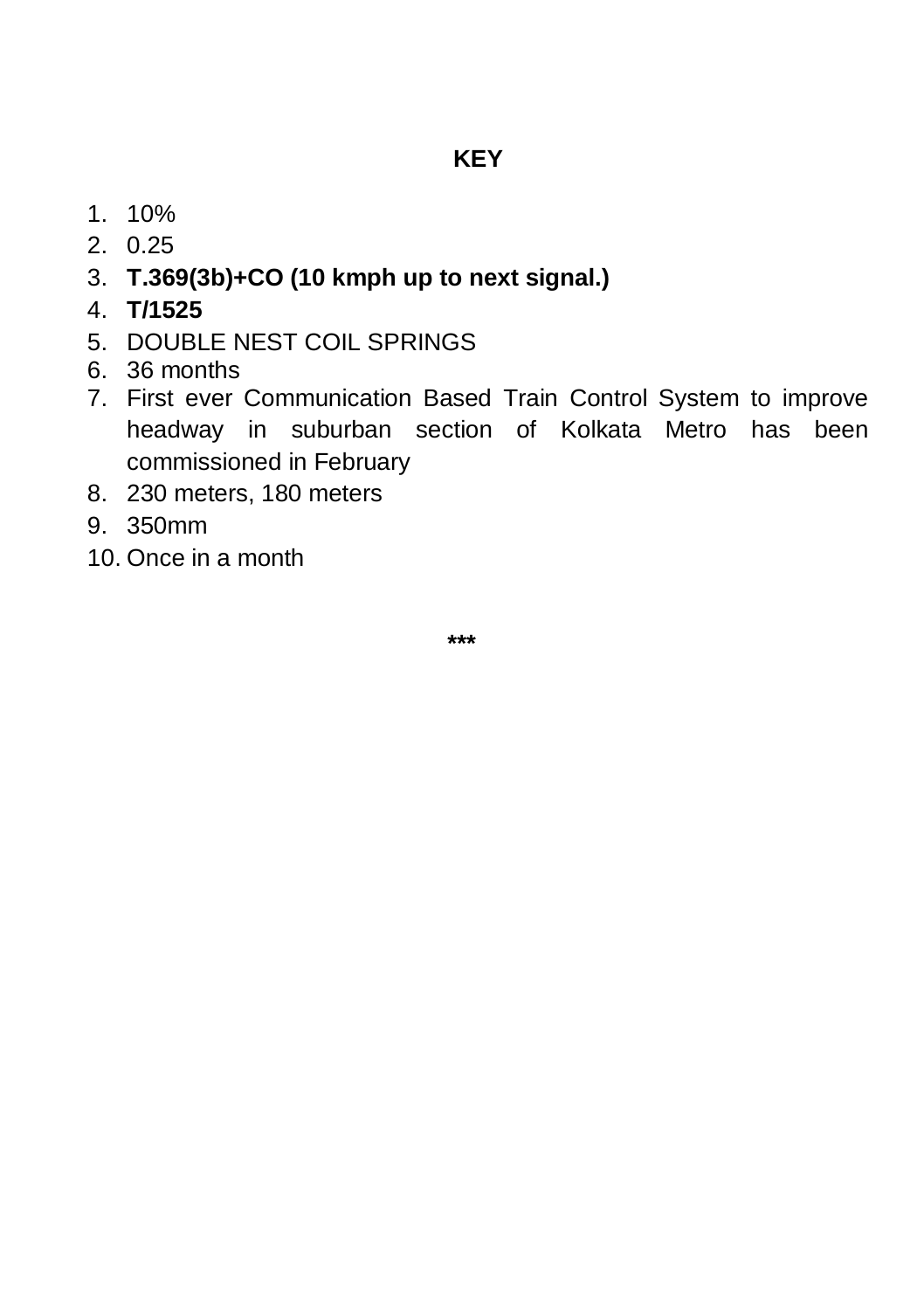# **Section "G" Safety drives launched**

C

| Month                                                                                     | <b>Details</b>                                                                    | from         | to       | No.<br>of<br>days |  |  |
|-------------------------------------------------------------------------------------------|-----------------------------------------------------------------------------------|--------------|----------|-------------------|--|--|
| Apr-20                                                                                    | Ensuring Safety<br>while<br>executing<br>works<br>adjacent to running lines.      | 01.04.2<br>O | 15.04.20 | 15                |  |  |
| May-20                                                                                    | Prevention of LC Gate<br>'open' cases                                             | 01.05.2<br>0 | 15.05.20 | 15                |  |  |
| Jun-20                                                                                    | maintenance of Points<br>and Crossings                                            | 01.06.2<br>O | 15.06.20 | 15 <sub>1</sub>   |  |  |
| In addition to above safety drives following calendar safety drive was<br>also conducted. |                                                                                   |              |          |                   |  |  |
| May-20                                                                                    | Prevention of<br>Railway<br>track                                                 | 10.05.2<br>0 | 24.05.20 | 15                |  |  |
| May-20                                                                                    | Prevention<br>$\mathsf{of}$<br>Yard<br>derailments                                | 15.05.2<br>O | 29.05.20 | 15                |  |  |
| Jun-20                                                                                    | Safety of work sites for<br>various<br>works<br>done<br>adjacent to running lines | 27.06.2      | 11.07.20 | 15                |  |  |